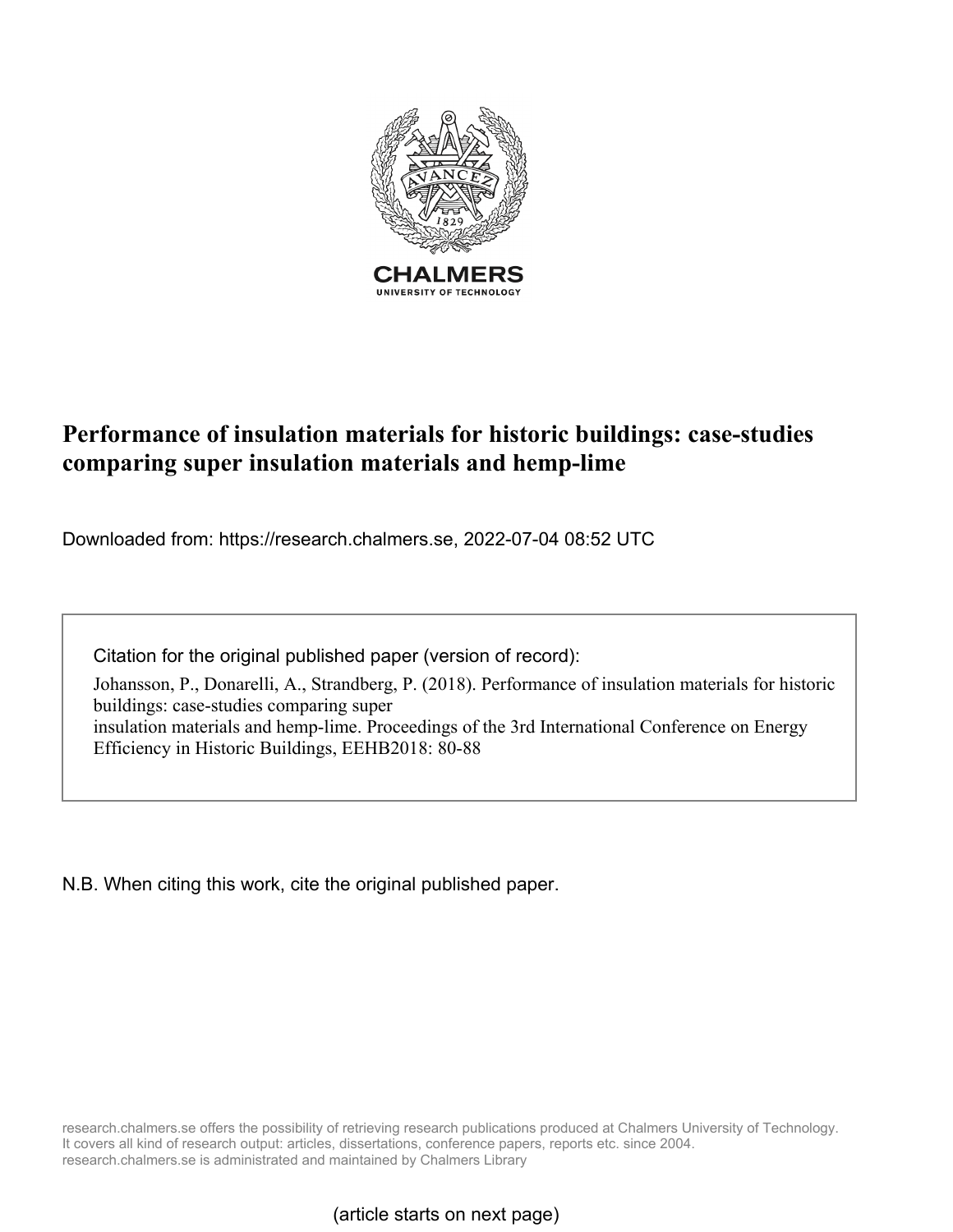# Performance of insulation materials for historic buildings

Case studies comparing a super insulation material and hemp-lime

# *P. Johansson1 , A. Donarelli2, P. Strandberg3*

*1 Dept. of Architecture and Civil Engineering, Chalmers University of Technology, Gothenburg, Sweden. Email: par.johansson@chalmers.se*

*2 Dept. of Art History, Uppsala University, Visby, Sweden. Email: anna.donarelli@konstvet.uu.se*

*3 Dept. of Building and Environmental Technology, Lund University, Lund, Sweden. Email: paulien.strandberg@byggtek.lth.se*

*Abstract –* There is a challenge to reduce the energy use of historic buildings while preserving their cultural values. New materials and solutions are being developed that could contribute to improving the energy performance of historic buildings without altering their character defining elements. The aim of this paper is to technically evaluate and compare a 'high-tech' material (VIP) with a 'low-tech' material (hemp-lime) for adding insulation to historical façades. This comparison was made with respect to thermal properties and moisture performance, as well as available environmental impact data. The VIPs are characterised by reaching a high level of insulation although they are thin, which means they do not alter the proportions of the building the way thick layers of insulation do. Hemp-lime on the other hand has the advantage of being in line with the traditional materials already present in historic buildings.

*Keywords –* historic building; energy efficiency; super insulation material; VIP; hemp-lime

# 1. INTRODUCTION

Historic buildings from before 1941 account for 25 percent of the energy use for heating in the Swedish building sector [1]. At the same time there are physical factors and legislation that regulate the measures that can be implemented in these buildings. The challenge is to reduce the energy use of historic buildings while preserving their cultural values. New, technically advanced materials and solutions – either 'high-tech' such as vacuum insulation panels or 'low-tech' such as hemp-lime – are being developed that could contribute to improving the energy performance without altering the character defining elements of historic buildings. These materials can be used in different cases and with different results on the overall building performance.

Conventional thermal insulation materials, such as mineral wool and expanded polystyrene (EPS), require a relatively thick layer of insulation to meet today's energy requirements. For example, an insulation thickness of more than 22 cm is required using mineral wool ( $\lambda$ =0.040 W/(m•K)) to reach a U-value of 0.18 W/m2K, which is recommended by the Swedish building regulations for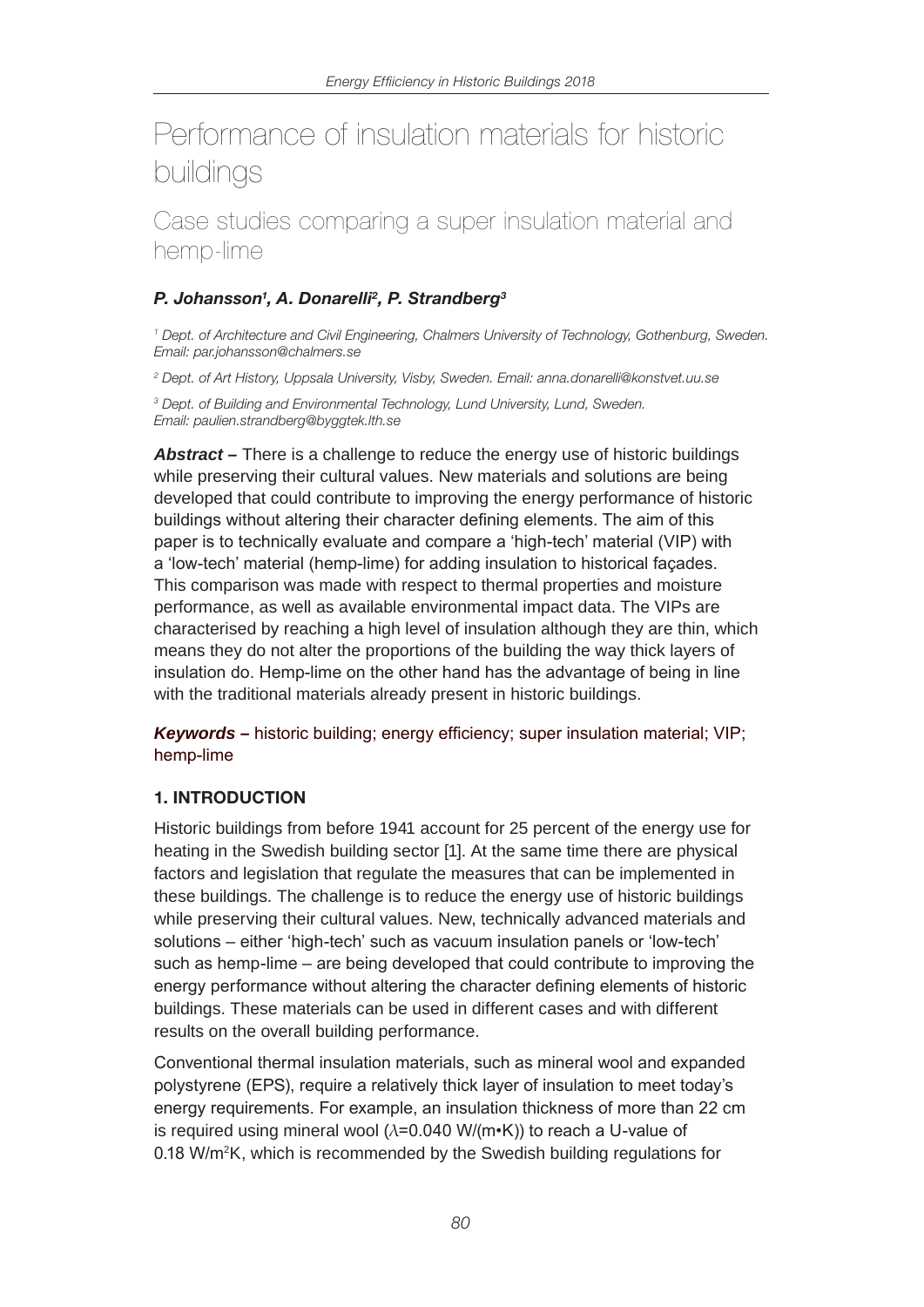renovated buildings [2]. Often, the physical space for adding insulation is limited in the building envelope where character defining elements should be kept, thereby limiting the achievable energy reduction.

Super insulation materials (SIMs) are 'high tech' materials and components with a substantially higher thermal resistance than conventional insulation materials. The thermal transmittance of the building envelope can therefore be substantially reduced with a limited insulation thickness, thus preserving the building's proportions. One type of SIM is vacuum insulation panels (VIP) [3]. A material which is more compatible with traditional construction methods is hemp-lime. This is a 'low-tech' building material that consists of hemp shiv (the woody core part of the hemp stem) and building lime. It is different from conventional insulation materials as it has a relatively high thermal mass. The material properties of hemp-lime resemble those of historic materials, such as timber and lime.

The aim of this study is to technically evaluate and compare a 'high-tech' material (VIP) with a 'low-tech' material (hemp-lime) when additionally insulating historical façades. This comparison was made with respect to thermal properties and moisture performance, as well as available environmental impact data. Four Swedish case studies are presented in which the above-mentioned materials were tested to demonstrate how they could be used for improving the energy efficiency of historic buildings. Two case studies are located in Gothenburg, one is located in the historic town of Visby and the last one is a laboratory study at Lund University.

# 2. MATERIAL PROPERTIES

The materials used in this research were hemp-lime and VIP. Figure 1 shows hemp-lime after mixing and a VIP with the core material and air tight barrier visible.



Figure 1. A) Hemp-lime mix, B) VIP with fumed silica core material and metalized film envelope. Photos: Paulien Strandberg, Pär Johansson.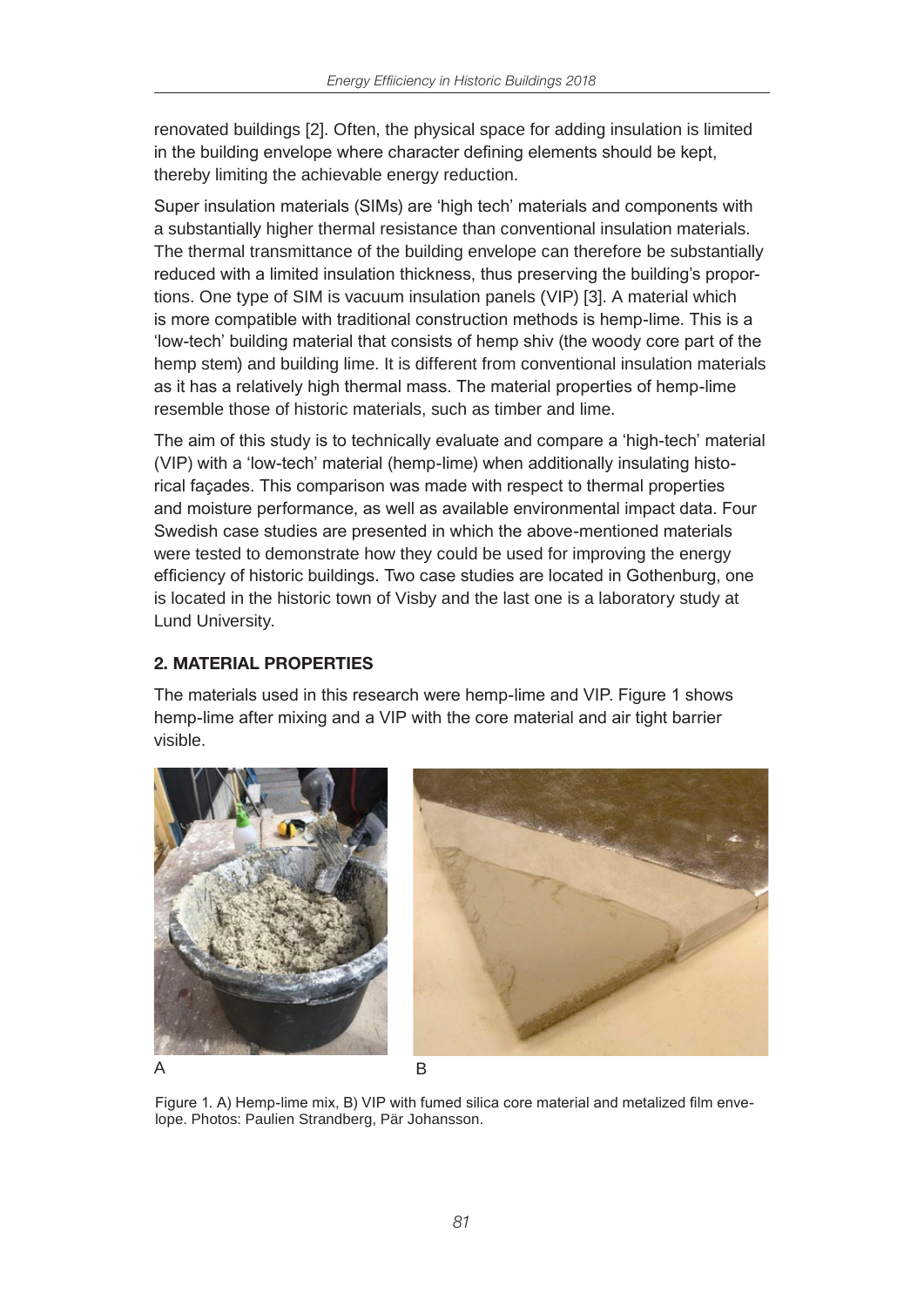VIPs were first tested in buildings in the early 1990s followed by several case studies both in laboratory and in the field [4]. They have different core materials (fumed silica, glass fibre, polyurethane, expanded polystyrene and others) and different envelopes (metalized film, aluminium laminate, stainless steel, glass, or combinations). VIPs are rigid panels which cannot be cut on site and are sensitive to puncturing. Therefore, attention must be paid to the design of details and envelope components. They are wrapped in an air- and moisture-tight metallized multi-layered polymer laminate which gives a vapour and liquid water transfer only at the edges between the VIPs.

Hemp-lime was first used in France in the 1990s. Hemp shiv was initially used to make concrete mixes lighter but it turned out to work very well in combination with building limes [5]. It has since been used both to cover masonry walls and to fill timber frame structures in new construction as well as in renovation. There are several projects in France and the United Kingdom where hemp-lime has been used in renovations of historic buildings [5, 6]. Hemp-lime has been considered suitable as an internal insulation material in historic buildings. Studies have shown that it had a higher thermal mass than most other insulation materials, which can reduce the effects of fluctuations in the outdoor climate on the indoor temperature [7]. The thermal conductivity of hemp-lime varies with the mixing ratio and with the application technique, where a denser material has higher thermal mass and higher thermal conductivity.

Among the important material properties for building materials are thermal conductivity, heat capacity and moisture diffusivity. The hygrothermal properties for hemp-lime and VIP differ subtantially. The material properties of hemp-lime varies with the mixing ratio and application technique. The thermal conductivity is 0.06-0.19 W/(m•K) for hemp-lime [8–11] and 0.002-0.008 W/(m•K) for VIPs [3]. The specific heat capacity of hemp-lime is 300–470 J/(kg•K) [11], while it is 850 J/(kg•K) for VIPs [12]. For VIPs, a recent study has shown that the embodied emission are 28.5 kgCO<sub>2</sub>eq/kg [13]. Hemp-lime is considered a carbon negative material [14, 15]. The cost for hemp-lime in Sweden is approximately 147–269 €/m<sup>3</sup> [16], while the cost for VIPs is approximately 2 755 €/m<sup>3</sup> [13].

# 3. CASE STUDIES

Four case studies are presented to demonstrate how VIPs and hemp-lime, respectively, can be used for improving the energy efficiency of historic buildings. VIPs are tested in two case studies; one as exterior insulation in a brick and wooden building (case 1) and one as interior insulation in a brick building (case 2). The case studies with hemp-lime are exterior insulation of a single family house in the historic Hanseatic town of Visby on the island of Gotland, Sweden, (case 3) and the last one exterior insulation of a wall in the laboratory of Lund University (case 4).

#### 3.1 CASE STUDY 1: VIP ON EXTERIOR OF A MULTI-FAMILY BUILDING

Johansson, et al. [17] studied a multi-family building from 1930 in Gothenburg which was renovated in August 2010, see Figure 2. The building has a load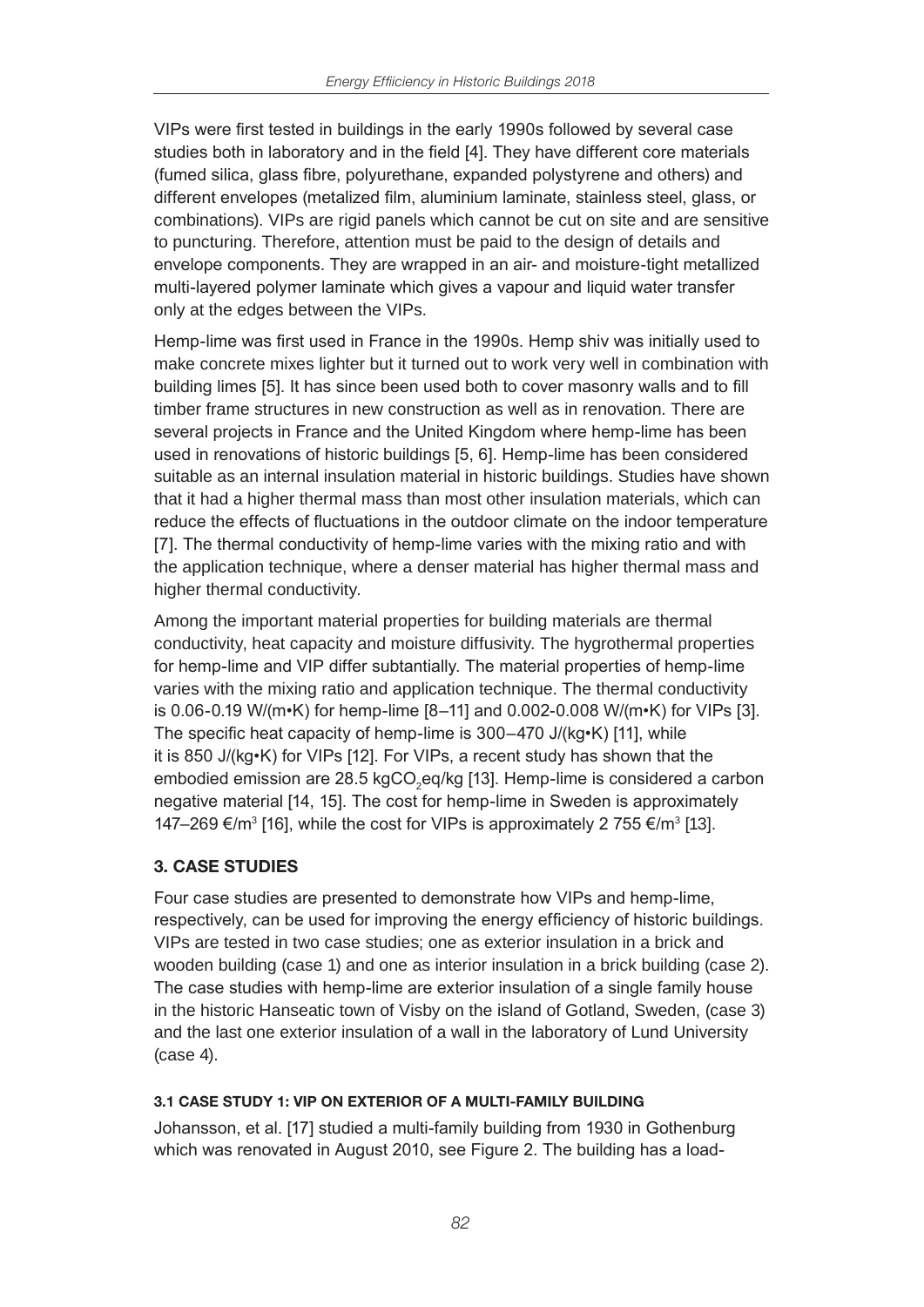bearing structure of brick on the ground floor (340 mm) and the walls in two upper floors have wooden planks (80 mm) covered with straw and plaster on the interior. On the exterior, a 22 mm thick vertical wooden cover boarding with rib flanges was mounted on top of a wind and waterproof tar paper. The building was non-insulated before the renovation. The original wall has a U-value of around 1.1 W/m2K both in the brick and wooden parts. Since the building is listed, the walls must not be changed too much to preserve the building's architectural characteristics. An additional insulation thickness of 80 mm was allowed. After renovation, the load-bearing construction was (from inside out) covered by a vapour barrier, 20 mm VIP, 30 mm mineral wool to protect the VIPs from damage, a 28 mm air space and a new wooden cover boarding with the same design as the original wall. This solution required that the windows were moved 80 mm to be in line with the new façade.



Figure 2. A) Multi-family building from 1930s, B) Installation of VIPs on the exterior, C) Thermography images from 7 February, 2018, non- insulated reference wall, D) VIP insulated wall, average temperature in the square at the intermediate floor between ground floor and first floor is –1.4 °C and -0.2 °C, respectively. Photos: Pär Johansson.

Inside the wall and inside some of the apartments of the buildings, temperature and RH sensors were installed to evaluate the performance of the VIP and wall. The measurements were compared to a nearby non-insulated reference façade. The calculated energy use before retrofitting was  $158.7$  kWh/m<sup>2</sup>/year for heating and domestic hot water. Calculations show that the total energy use was reduced with more than 25 % for the case with a continuous VIP layer and without any thermal bridges. With regard to the thermal bridges in the façade, the final reduction of the total energy use became 20 %. As a comparison, changing the old windows (U-value 3 W/m<sup>2</sup>K) to windows with a U-value of 1 W/m<sup>2</sup>K reduced the energy use by 15 %. The hygrothermal performance of the wall was improved after the renovation since the temperature in the load-bearing structure was increased. During seven years, the VIP layer was monitored by comparing the temperature drop over this layer. The evaluation showed that no visible degradation could be seen [18]. Infrared thermography was also used to evaluate the wall performance. Images from 7 February, 2018, showed that the exterior wall surface temperature was 1.2 °C higher on the non-insulated wall than on the wall with VIP, see Figure 2. The evaluation showed no visible degradation (i.e. elevated temperatures) of the VIPs.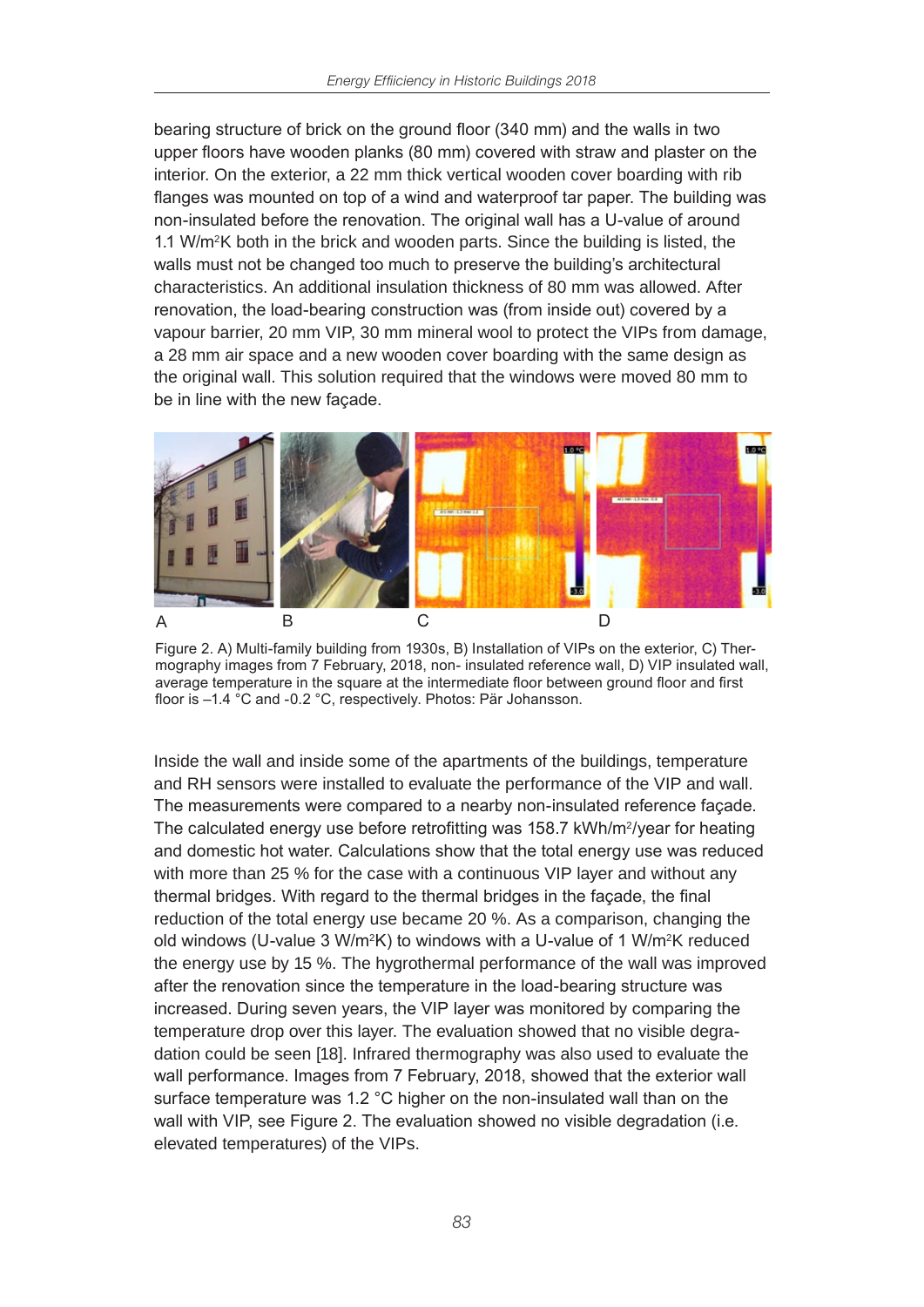#### 3.2 CASE STUDY 2: VIP ON INTERIOR OF AN INDUSTRIAL BRICK BUILDING

An old industrial brick building, see Figure 3, south of Gothenburg is planned to be equipped with VIP on the interior of the wall during 2018. The walls are made of 500 mm thick non-insulated homogenous brick masonry which gives a calculated U-value of 1.0 W/m2K. The building was constructed in 1896 and has been reconstructed several times since then.



Figure 3. A) Industrial building from 1896 south of Gothenburg to be insulated on the interior with VIP, B) The test room inside the industrial building, C) Sensors in the external brick wall. Photos: Pär Johansson.

There are several challenges to renovate the building where the thermal performance of the walls is one example. The cultural values of the building have been evaluated and one of the features that is considered important is the brick façade. Therefore, interior insulation is considered to be a possible solution to reach sufficient energy performance [19]. Inside a part of the deserted building, a small room (2.1 x 2.6 x 4.0 m) has been constructed which consist of floor, walls and roof insulated with 170 mm mineral wool, and the exposed brick wall, see Figure 3. The room is heated to around 22 °C and ventilated by natural ventilation with  $0.5$  h<sup>-1</sup> air exchange rate. The air in the room is circulated by a fan to create homogenous temperature and moisture conditions in the entire room. The exterior wall is divided in three parts where VIP will be tested and compared to a non-insulated reference. The wall is equipped with hygrothermal sensors that every hour registers the temperature and relative humidity in the middle of the wall and at the interior surface. A weather station monitors the outdoor temperature, relative humidity, wind speed and rain intensity.

#### 3.3 CASE STUDY 3: HEMP-LIME ON EXTERIOR OF A SINGLE FAMILY HOUSE

One gable section of a detached single family house in Visby's historic centre was renovated with hemp-lime render in September 2017, see Figure 4. The house was built in the mid-1800s and rebuilt to a large extent in the 1930's. It is built with a mix of construction techniques; the gable section of the eastern wall is built with wooden planks and the lower part of the same wall is built with lime stone. All façades are covered with lime rough-cast. The preservation of the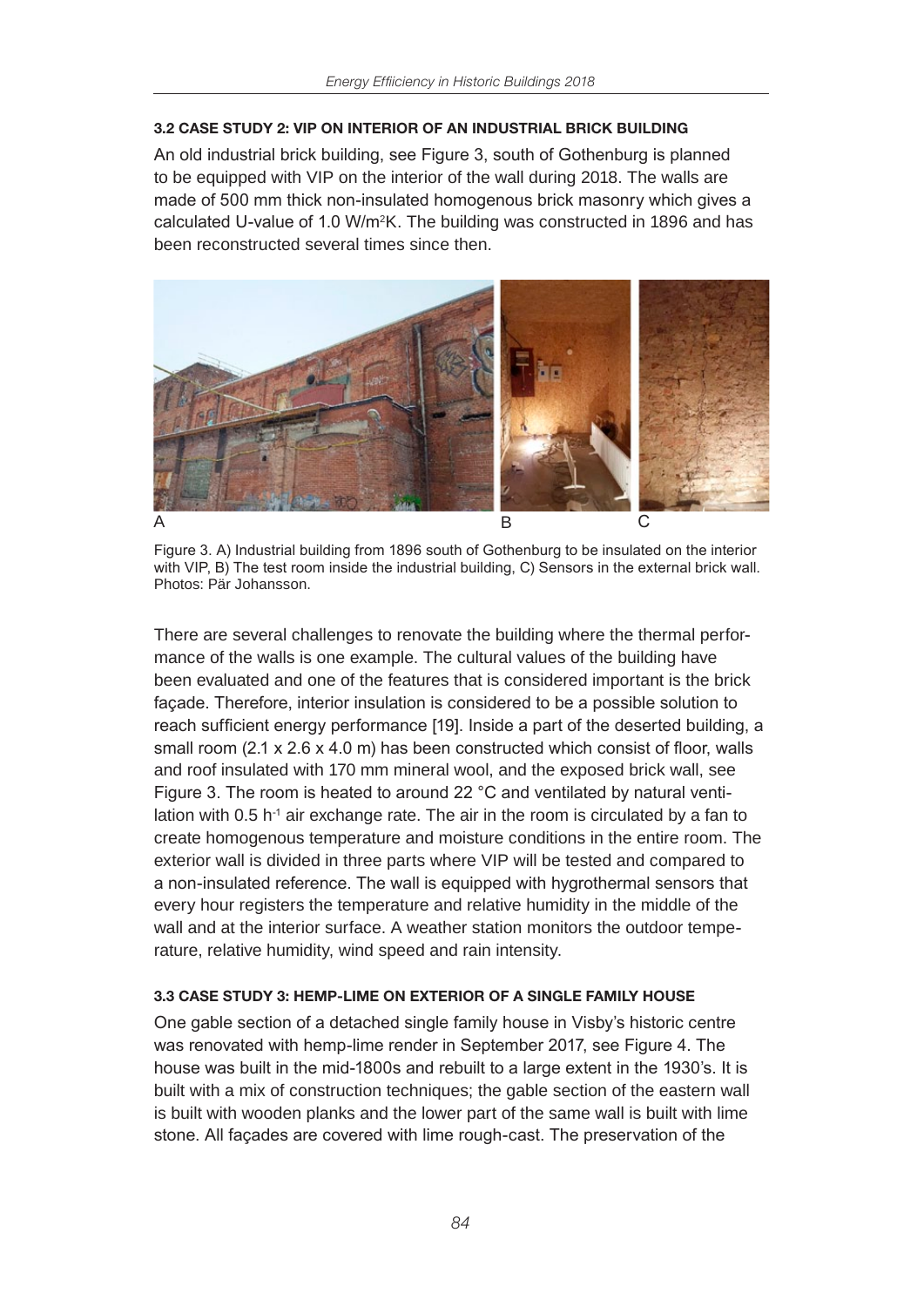buildings in the historic town centre is safeguarded in building regulations which apply when making any renovations. According to the building regulations the original and existing lime renders in Visby should be preserved as far as possible [20]. Choosing materials and techniques that do not damage the underlying timber construction is crucial.



Figure 4. Detached historic single family house in Visby renovated with hemp-lime, A) Before renovation, B) During renovation, C) After renovation. Photos: Paulien Strandberg.

When the old render on the façade of the building was removed, the original wooden slats, placed diagonally on the timber for carrying the render, were exposed. These slats were kept for carrying the hemp-lime render. Since the space between the slats was only a few centimetres, some slats were removed to create some space between the slats for applying hemp-lime. A layer of hemp-lime of approximately 50 mm (the original thickness of the lime render) was put on the façade and finished with a 15 mm layer of traditional lime render on the outside. The hemp-lime was allowed to dry for a few weeks before a new lime render was applied. The mixing ratio of the hemp-lime was 1 part by volume air hardening lime for 2.5 parts by volume hemp shiv. Sensors to monitor temperature and relative humidity were placed in different locations and depths in the wall. Monitoring started in September 2017 and continues for one year. The results will give a better understanding of moisture levels and moisture flows in the walls. It will also give some indication regarding the temperature flows and insulating properties of the wall after renovation with hemp-lime.

#### 3.4 CASE STUDY 4: HEMP-LIME ON EXTERIOR OF A LABORATORY WALL

At Lund University, two façades have been built at the laboratory of the Division of Energy and Building Design, see Figure 5. One façade resembles a traditional post-and-plank construction with a thick lime render about 80 mm. The other façade resembles a traditional post-and-plank construction that is renovated using hemp-lime (~100 mm) as additional external insulation. Behind each façade there is a room (3x3 m) that is insulated at all sides (floor, walls, ceiling). Therefore, the only heat loss that takes place will be through the façade. The energy use for heating the rooms behind the façades is monitored to evaluate the thermal performance of both façades. This way, a historic façade with a lime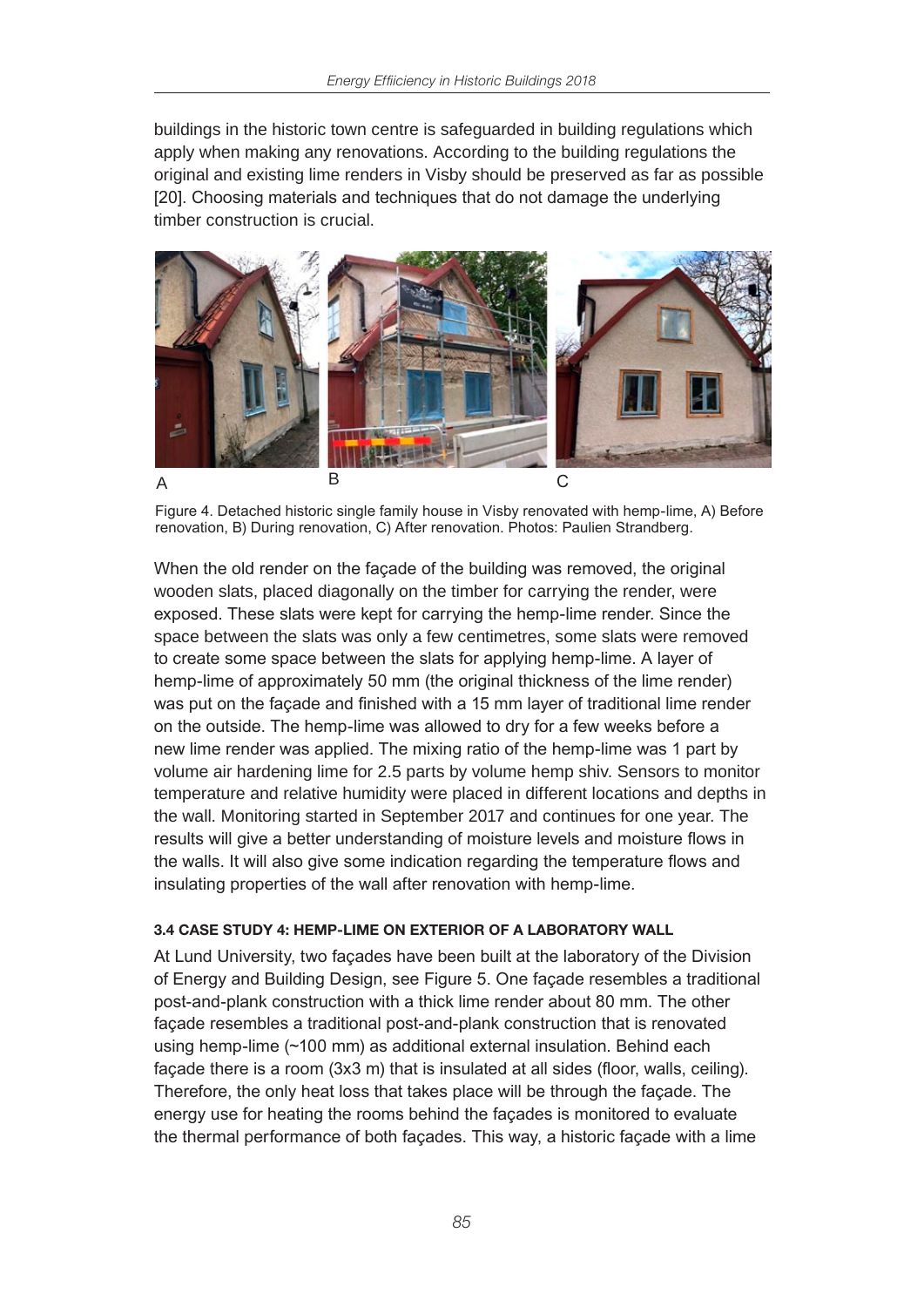render can be directly compared to a façade that is renovated with hemp-lime. The façades were constructed in April/May 2017, monitoring started in September 2017 and continues for one year. The façades are exposed to the outdoor climate. Moisture conditions (RH and moisture content) and temperature are being monitored at four depths inside the wall. The aim of the study is to compare the walls with regards to their energy performance. Therefore, the energy use (kWh/m2, year) is measured and recorded continuously.



Figure 5. Construction of two full-scale test walls at Lund University, A) Construction of postand-plank walls, B) Timber planks mounted between the posts, C) Application of hemp-lime on the post-and-plank wall. Photos: Paulien Strandberg.

The preliminary results from the laboratory show a lower energy use for heating in the room behind the hemp-lime façade. The room behind the hemp-lime façade uses 60–70 % of the energy use that is required by the room with the lime façade. The temperature variations are also less apparent in the insulated room.

# 4. CONCLUSIONS

This paper presents studies on two very different insulation materials – VIP and hemp-lime – to show their potential for application in historic buildings, where the preservation of the buildings' character defining elements is of importance. Characteristics and preconditions of historic buildings vary a lot. A solution to improve energy efficiency can work well in one historic building but not in another. Compatibility needs to be evaluated from both the technical and the historic preservation point of view and the purpose of the renovation needs to be defined clearly before undertaking a renovation project. Therefore, it is important to be able to use materials with different characteristics and properties, and to evaluate these properties both in laboratory and in field studies.

'High-tech' materials such as VIPs are new types of materials which may have to be tested under different conditions and with other methods compared to conventional insulation materials. Further, they have a limited flexibility as they cannot be adapted on the construction site. Hemp-lime, on the other hand, allows for greater flexibility as it can be used both as prefabricated boards and cast in-situ. With the use of hemp-lime the underlying construction of wooden slats or pegs can be maintained; it is even advantageous to do so. It also requires only limited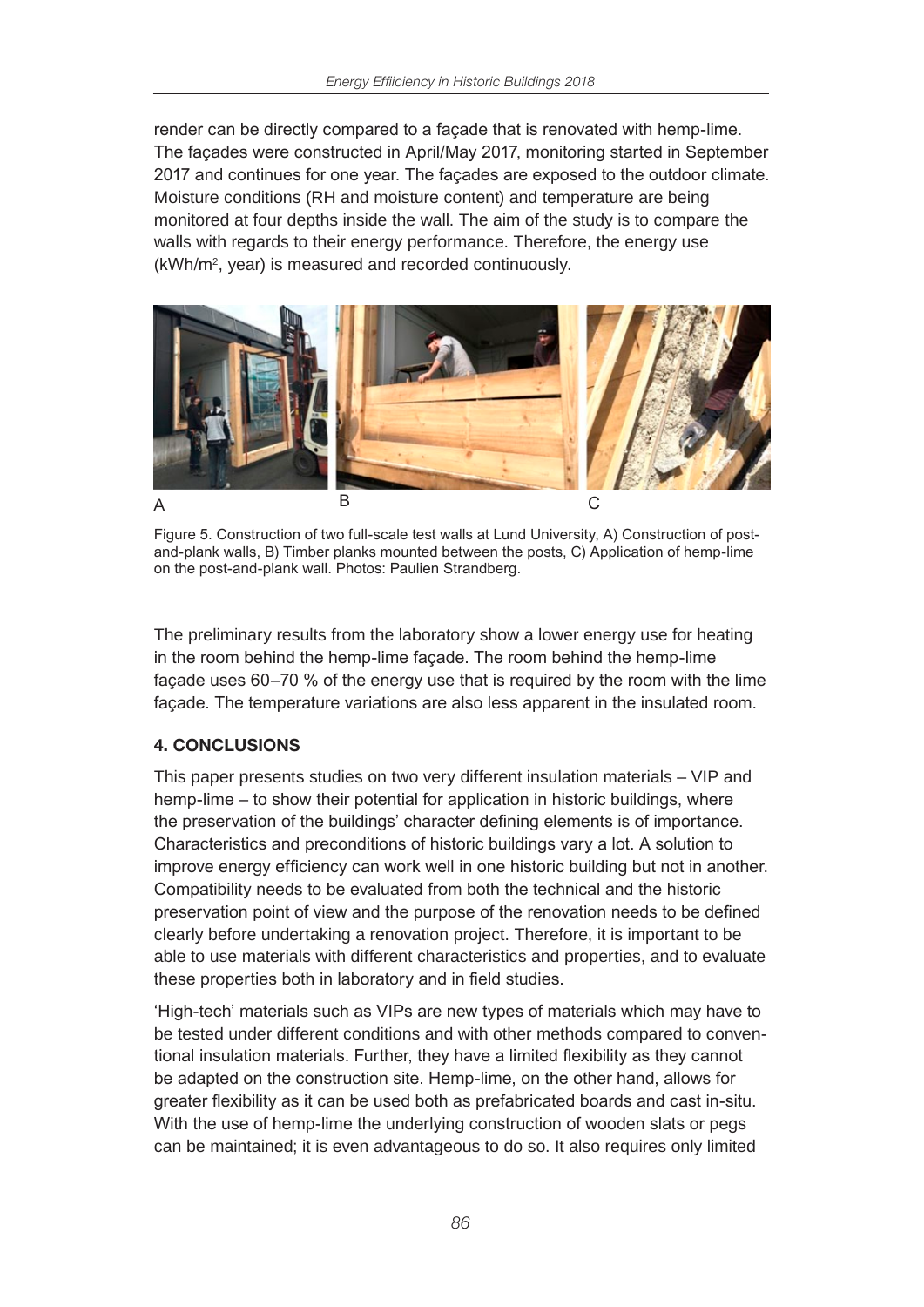alteration of the original construction, which, in the Visby case study, is in line with the local building regulations.

VIPs are characterised by reaching a high level of insulation although they are thin, which means they do not alter the proportions of the building the way thick layers of insulation do. VIPs have higher thermal resistance than hemp-lime, while hemp-lime is more similar to historical materials than VIPs, and works well in combination with historical timber and limes.

# 5. ACKNOWLEDGEMENTS

This study is supported by the Swedish Energy Agency through the programme Spara och Bevara and the project 42856-1. We would also like to thank MölnDala Fastighets AB, Familjebostäder i Göteborg AB, Henrik Nilsson Byggnadsvård AB, Yttergrens Mureri, Gutekalk, Nordkalk, and the involved property owners in Visby, Sweden.

# 6. REFERENCES

- [1] Energimyndigheten, "Programbeskrivning för programmet Spara och bevara etapp 3, 2015-01-01 – 2018-12-31 (Programme Description for Save and Preserve Stage 3). [In Swedish]", 2014.
- [2] Boverket, "Regelsamling för byggande, BFS 2017:5 BBR 25 (Regulations for construction). [In Swedish]", Boverket, Karlskrona, Sweden, 2017.
- [3] U. Heinemann, "Annex 65 Long-Term Performance of Super-Insulating Materials in Building Components and Systems. Report of Subtask 1: State of the Art on Materials & Components–Case Studies (Report to be published)", 2018.
- [4] B. Adl-Zarrabi and P. Johansson, "Annex 65 Long-Term Performance of Super-Insulating Materials in Building Components and Systems. Report of Subtask 3: Practical Applications – Retrofitting at the Building Scale – Field scale (Report to be published)", 2018.
- [5] A. Evrard, A. De Herde, and J. Minet, Dynamical interactions between heat and mass flows in Lime-Hemp Concrete, 2006.
- [6] W. Stanwix and A. Sparrow, The hempcrete book: designing and building with hemp-lime. Totnes: Green Books, 2014.
- [7] R. Walker and S. Pavía, Thermal performance of a selection of insulation materials suitable for historic buildings, *Building and Environment,* vol. 94, pp. 155–165, 2015.
- [8] A. Shea, M. Lawrence, and P. Walker, Hygrothermal performance of an experimental hemp–lime building, *Construction and Building Materials,* vol. 36, pp. 270–275, 2012.
- [9] M. Barclay, N. Holcroft, and A. D. Shea, Methods to determine whole building hygrothermal performance of hemp–lime buildings, *Building and Environment,* vol. 80, pp. 204–212, 2014.
- [10] L. Arnaud, Comparative study of hygrothermal performances of building materials, in 11th international conference on non-conventional materials and technologies (NOCMAT 2009), Bath, United Kingdom, 2009.